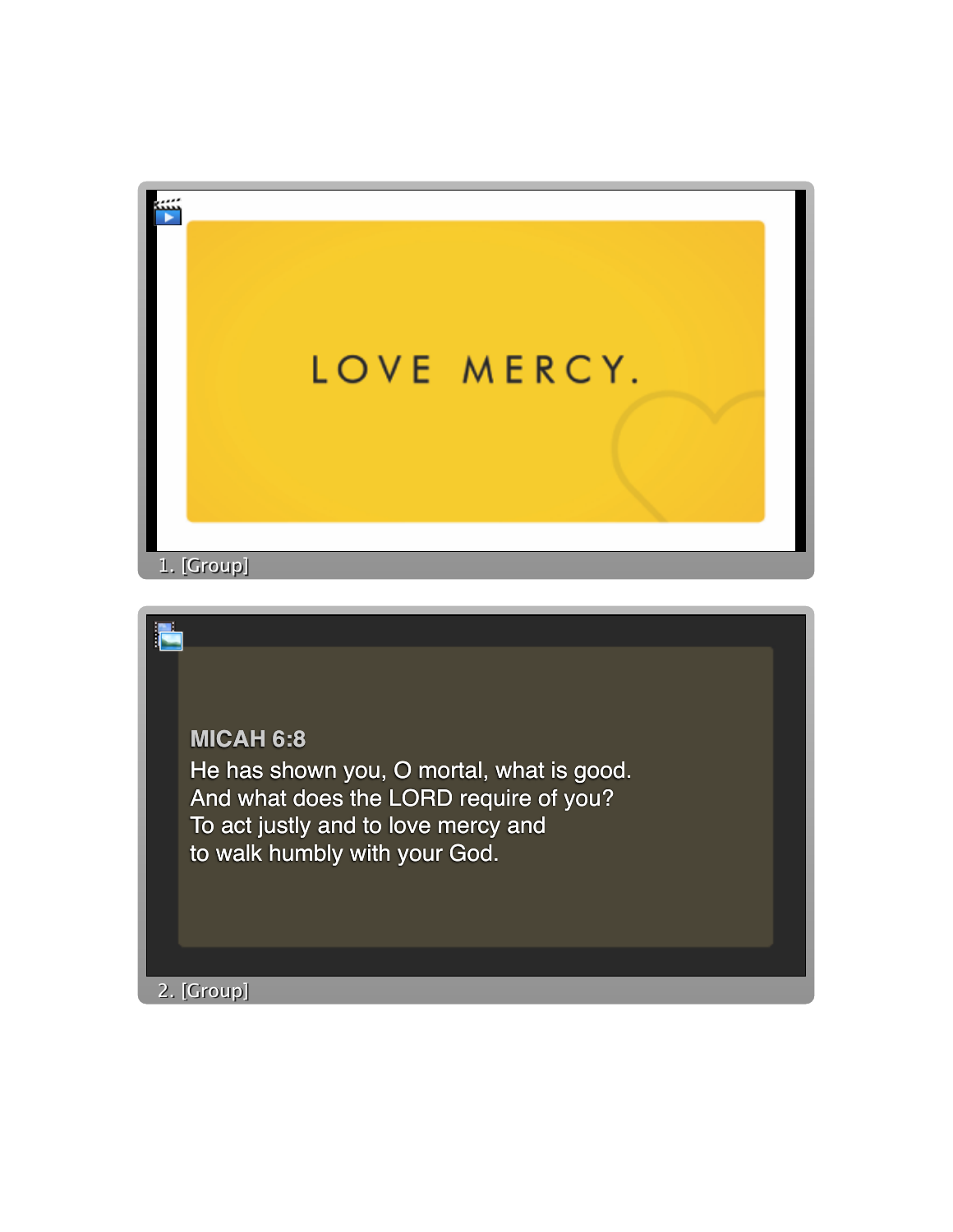## **ISAIAH 6:1-5**

E

In the year that King Uzziah died, I saw the Lord, high and exalted, seated on a throne; and the train of his robe filled the temple. Above him were seraphim, each with six wings: With two wings they covered their faces, with two they covered their feet, and with two they were flying. And they were calling to one another:

3. [Group] 3. [Group]

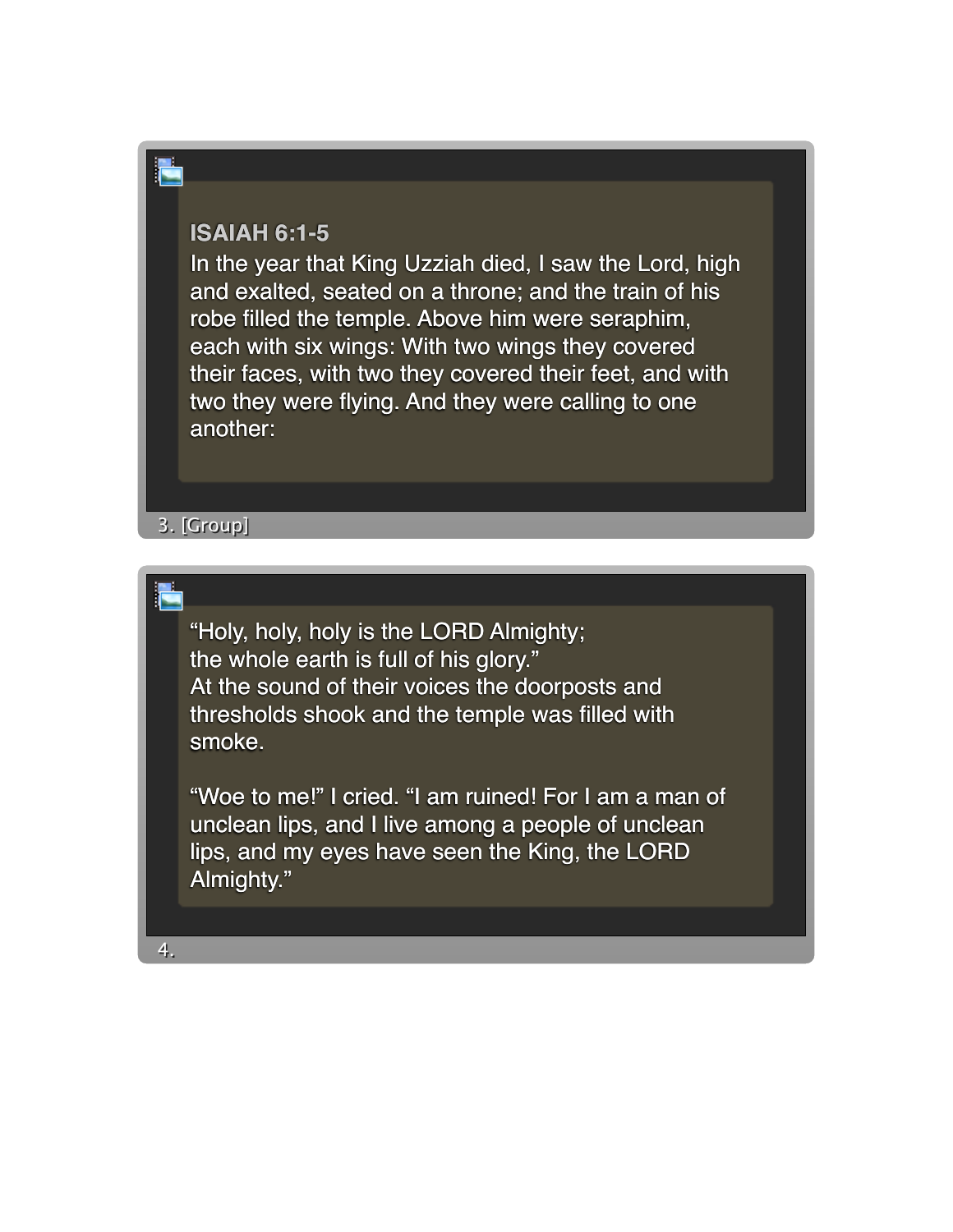## **LUKE 7:47**

5. 5.

E

6. 6.

I tell you, her many sins have been forgiven–as her great love has shown. But whoever has been forgiven little loves little.

## **MATTHEW 5:21-22**

You have heard that it was said to the people long ago, "You shall not murder, and anyone who murders will be subject to judgment."

But I tell you that anyone who is angry with a brother or sister will be subject to judgment. Again, anyone who says to a brother or sister, 'Raca,' is answerable to the court. And anyone who says, 'You fool!' will be in danger of the fire of hell.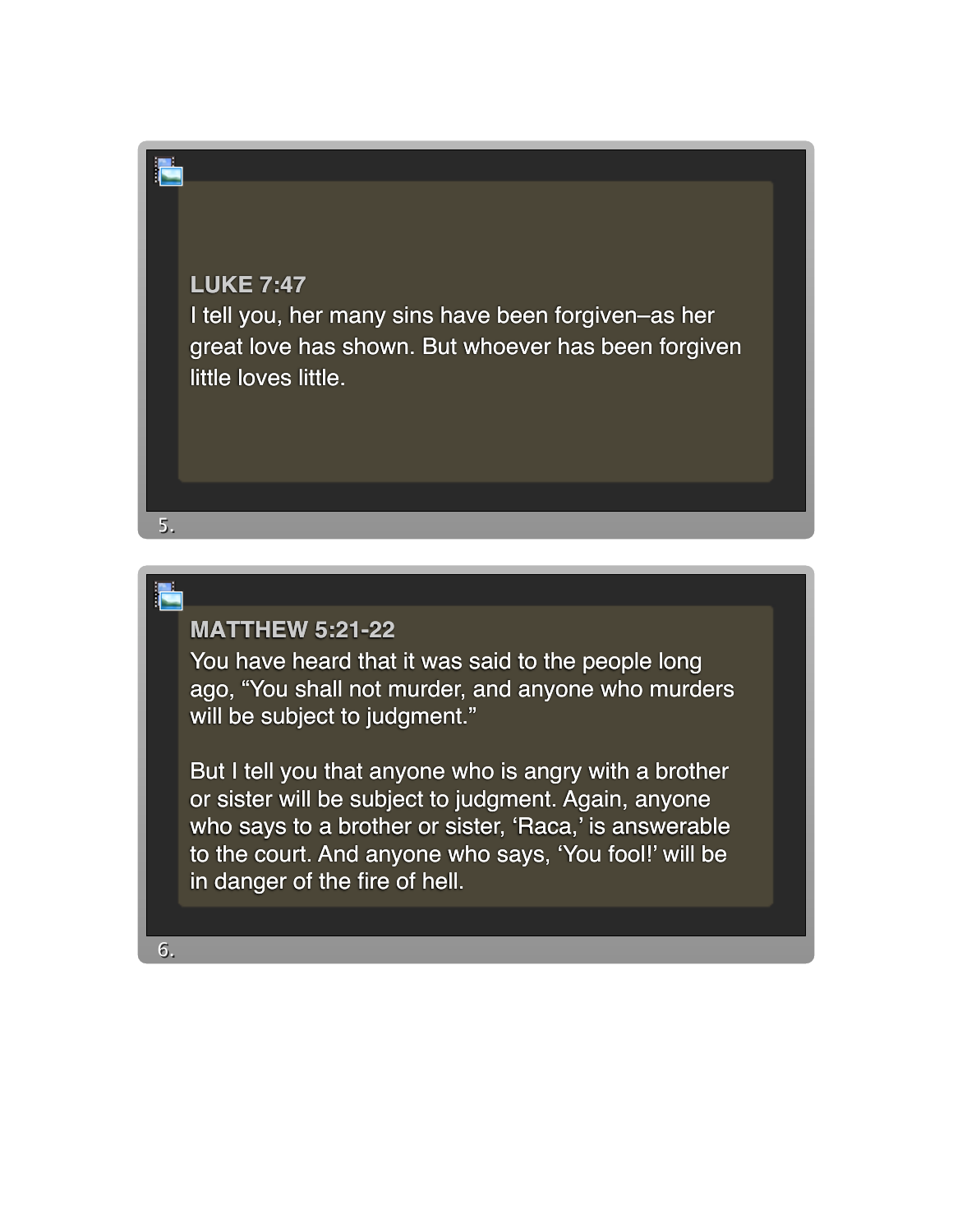## **MATTHEW 5:27-28**

You have heard that it was said, "You shall not commit adultery." But I tell you that anyone who looks at a woman lustfully has already committed adultery with her in his heart.



7. 7.

E

8. 8.

I tell you that everyone will have to give account on the day of judgment for every empty word they have spoken.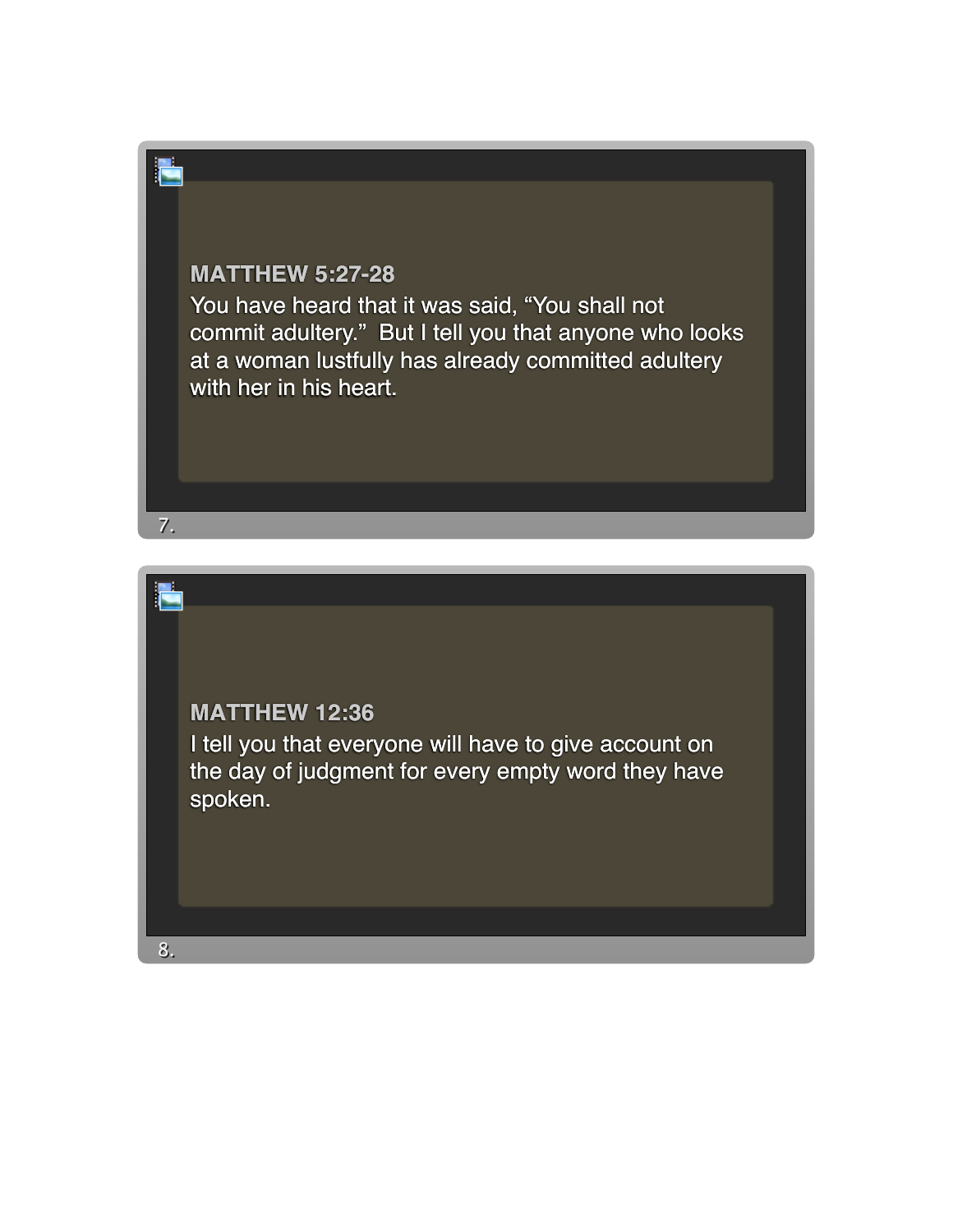**EPHESIANS 2:1, 3** As for you, you were dead in your transgressions and sins… Like the rest, we were by nature deserving of wrath.



Like the rest, we were by nature deserving of wrath. But because of his great love for us, God, who is rich in mercy, made us alive with Christ even when we were dead in transgressions—it is by grace you have been saved.

10. 10.

9. 9.

E